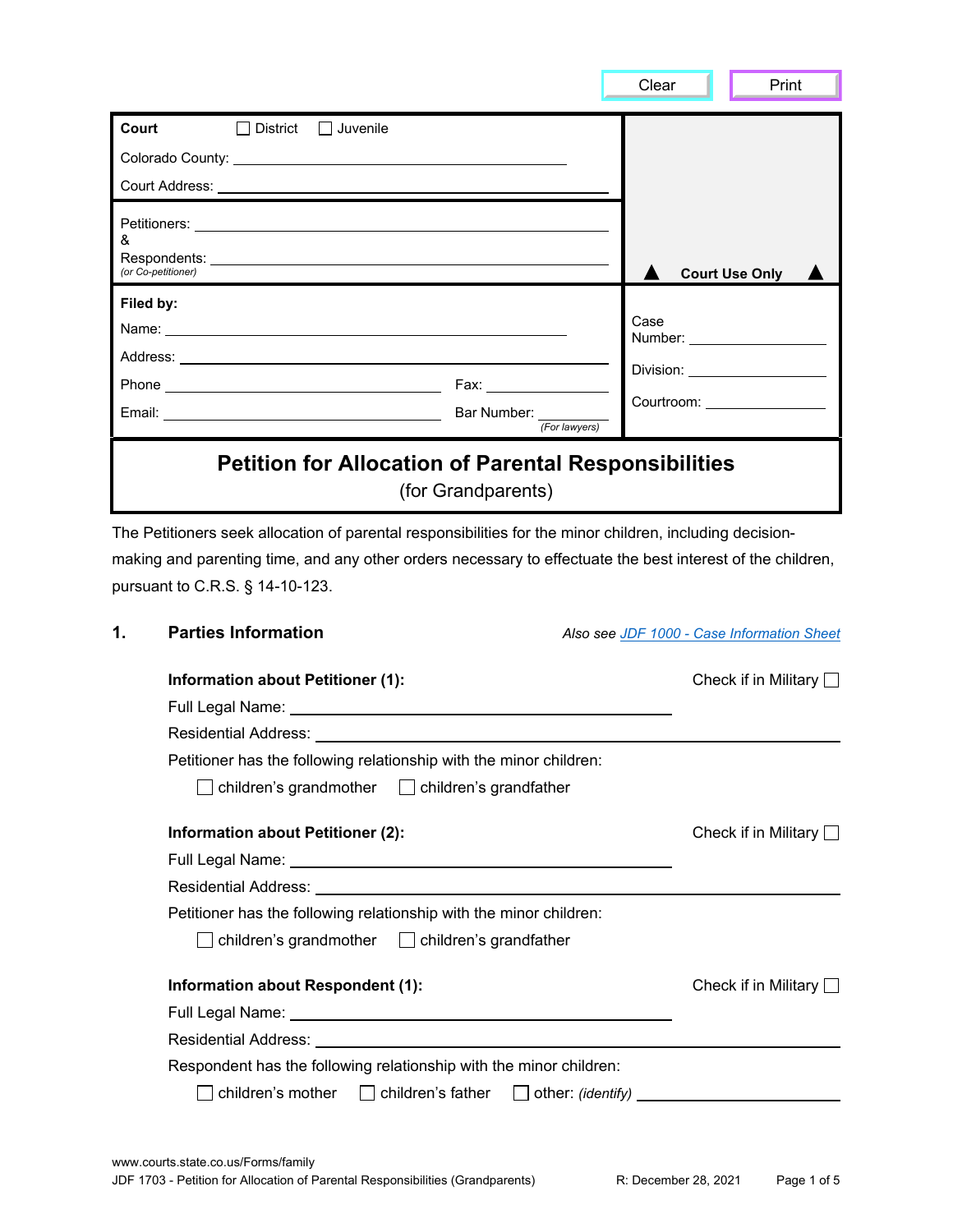#### **Information about Respondent (2):**

| Check if in Military $\Box$ |  |  |  |  |
|-----------------------------|--|--|--|--|
|-----------------------------|--|--|--|--|

| Full Legal Name:                                                   |  |
|--------------------------------------------------------------------|--|
| <b>Residential Address:</b>                                        |  |
| Respondent has the following relationship with the minor children: |  |

children's mother children's father cherentify)

**2. Information about the Children** *Also see [JDF 1000 - Case Information Sheet](https://www.courts.state.co.us/Forms/PDF/JDF1000.pdf)*

The minor children are:

| <b>Name</b> | <b>Present Address</b> | Date of Birth |
|-------------|------------------------|---------------|
|             |                        |               |
|             |                        |               |
|             |                        |               |
|             |                        |               |
|             |                        |               |
|             |                        |               |

#### **Regarding the Indian Child Welfare Act (ICWA):**

Does the children *(or their relatives)* have American Indian/Native American or Alaska Native ancestry? *(yes or no)* **.**

#### **If yes:**

- Name of Tribes: We have a state of the state of the state of the state of the state of the state of the state of the state of the state of the state of the state of the state of the state of the state of the state of the s
- Also, file: [JDF 1350 Indian Child Welfare Act \(ICWA\) Assessment Form.](https://www.courts.state.co.us/Forms/PDF/JDF1350.pdf)

## **3. Jurisdiction** *(check one)*

 $\Box$  The children are not in the physical care of the parents.

 $\Box$  The children have been in the physical care of Petitioners for a least 182 days. And, if no longer in the care of Petitioners, this Petition is filed within 182 days of that care ending.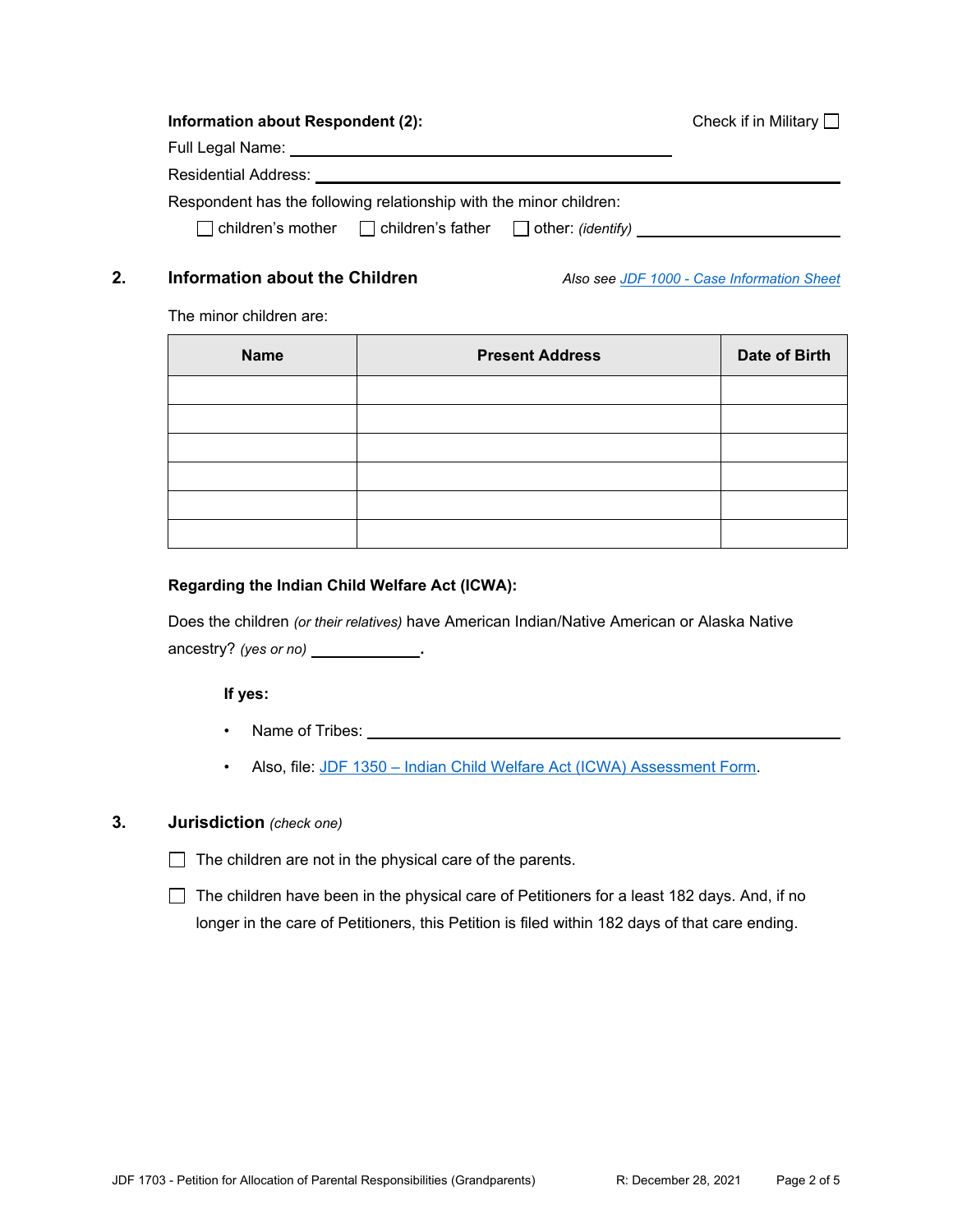## **4. Best Interest of the Children**

The Petitioners are requesting allocation of parental responsibility because:

The best interest of the children would be served by allocating parental responsibilities to the Petitioners because:

## **5. Other Adults**

Identify below the name and address of each person that the children have lived with over the past five years. Please identify the relationship to the children.

| <b>Name</b> | Address (City/Sate/Zip Code) | <b>Time Period</b><br>(Month/Year) | <b>Type of</b><br>Relationship<br>to Children |
|-------------|------------------------------|------------------------------------|-----------------------------------------------|
|             |                              |                                    |                                               |
|             |                              |                                    |                                               |
|             |                              |                                    |                                               |
|             |                              |                                    |                                               |
|             |                              |                                    |                                               |
|             |                              |                                    |                                               |

The following people are not parties in this matter but have:

- physical custody of the children; or
- claim rights of parental responsibilities, legal custody, or parenting time.

| <b>Name of Person</b> | Address (City/State & Zip Code) |
|-----------------------|---------------------------------|
|                       |                                 |
|                       |                                 |
|                       |                                 |
|                       |                                 |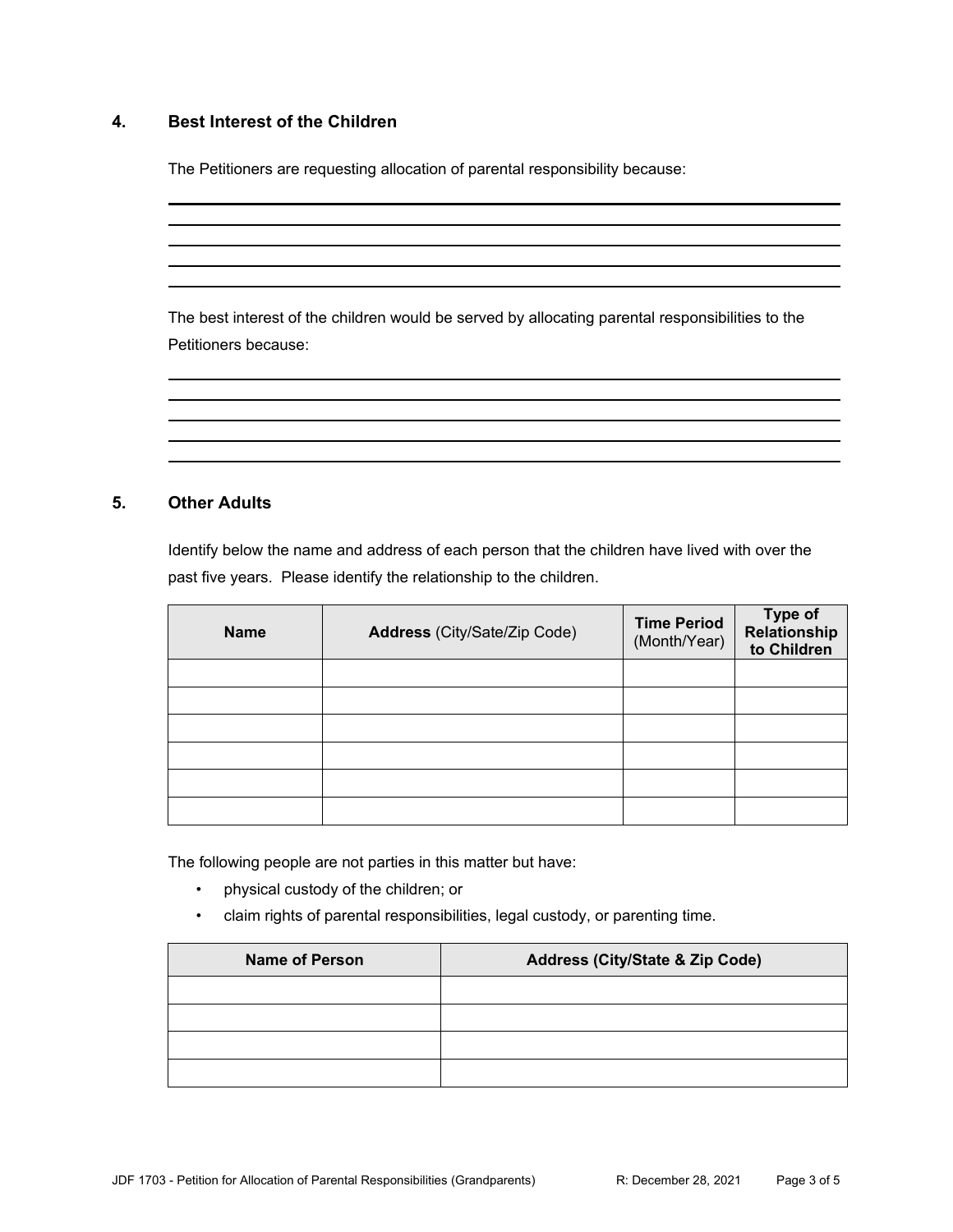## **6. Related Court Cases**

List the court cases you have participated in regarding the children:

| <b>Name of Court</b> | <b>Case Number</b> | <b>State</b> | Date of<br>Proceeding | <b>Type of Proceeding</b> |
|----------------------|--------------------|--------------|-----------------------|---------------------------|
|                      |                    |              |                       |                           |
|                      |                    |              |                       |                           |
|                      |                    |              |                       |                           |
|                      |                    |              |                       |                           |
|                      |                    |              |                       |                           |

List the court proceedings that could affect this case: *(some examples)*

- **•** Divorce Proceedings,
- **•** Enforcement of court orders,
- **•** Domestic violence, domestic abuse, and protection/restraining orders,
- **•** Termination of parental rights, and adoption cases.

| <b>Name of Court</b> | <b>Case Number</b> | <b>State</b> | <b>Type of Proceeding</b> |
|----------------------|--------------------|--------------|---------------------------|
|                      |                    |              |                           |
|                      |                    |              |                           |
|                      |                    |              |                           |
|                      |                    |              |                           |
|                      |                    |              |                           |

Has a case with Child Support Enforcement been filed? *(yes or no)* .

| If yes, case number: | County: |
|----------------------|---------|
|                      |         |

In the last two years, has a court issued a protection / restraining order against any of the parties?

*(yes or no) .*

#### **If yes, include the case info in the table above:**

**•** What happened in that case?

**Note!** Each party has a continuing duty to inform the Court of any new or continuing cases that could affect this one.